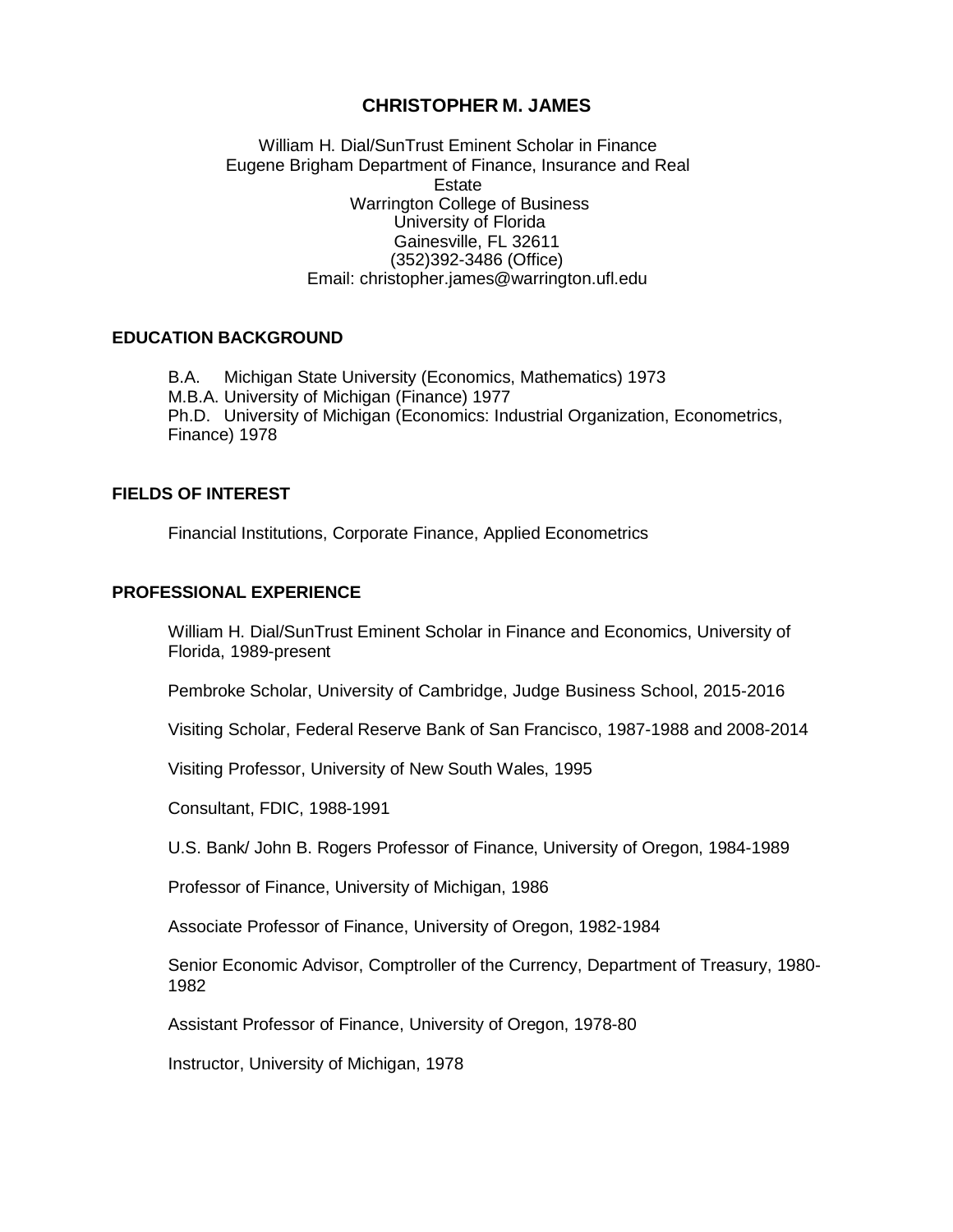### **PAPERS AND PUBLICATIONS**

"The Technology of Risk and Return," American Economic Review, June, 1981.

"Self-Selection and the Pricing of Bank Services, An Analysis of the Market for Bank Loan Commitments and the Role of Compensating Balance Requirements," Journal of Financial and Quantitative Analysis, December, 1981.

"An Analysis of Bank Loan Rate Indexation," Journal of Finance, June, 1982.

"An Analysis of the Impact of Deposit Rate Ceilings on the Market Values of Thrift Institutions," (with L.Y. Dann), Journal of Finance, December, 1982.

"Pricing Alternatives for Loan Commitments: A Note," Journal of Bank Research, Winter, 1983.

"An Analysis of Intra-Industry Differences in the Effect of Regulation: The Case of Deposit Rate Ceilings," Journal of Monetary Economics, August, 1983.

"Is Illiquidity a Bar to Buying Small Cap Stocks?" (with R.O. Edmister), Journal of Portfolio Management, Summer, 1983.

"The Relation Between Common Stocks Returns, Trading Activity and Market Value," (with R.O. Edmister), Journal of Finance, September, 1983.

"Regulation and the Determination of Bank Capital Changes: A Note," (with J.K. Dietrich), Journal of Finance, December, 1983.

"An Analysis of the Effect of State Acquisition Laws on Managerial Efficiency: The Case of Bank Holding Company Acquisitions," Journal of Law and Economics, April 1984, Abstracted in Regulation as "Do Corporate Takeovers Keep Managements Lean?" May/June, 1984.

"The Effect of Interest Rate Changes on the Common Stock Returns of Financial Institutions," (with M.J. Flannery), Journal of Finance, September, 1984.

"Market Evidence on the Effective Maturity of Bank Assets and Liabilities," (with M.J. Flannery), Journal of Money, Credit and Banking, November, 1984, Presented at the American Finance Association meetings in San Francisco, December, 1983.

"The Effects of Government Regulatory Agencies on Organizations in High Technology and Woods Products Industries," (with G. Ungson and B. Spicer), Academy of Management Journal, 1985.

"A VARMA Analysis of the Causal Relations Among Stock Returns, Real Output and Nominal Interest Rates," (with S. Koreisha and M. Partch), Journal of Finance, December, 1985.

"Access to Deposit Insurance, Insolvency Rules and the Stock Returns of Financial Institutions," (with J. Brickley), Journal of Financial Economics, July, 1986.

"The Takeover Market, Corporate Board Composition, and Ownership Structure: The Case of Banking," (with J. Brickley), Journal of Law and Economics, April, 1987.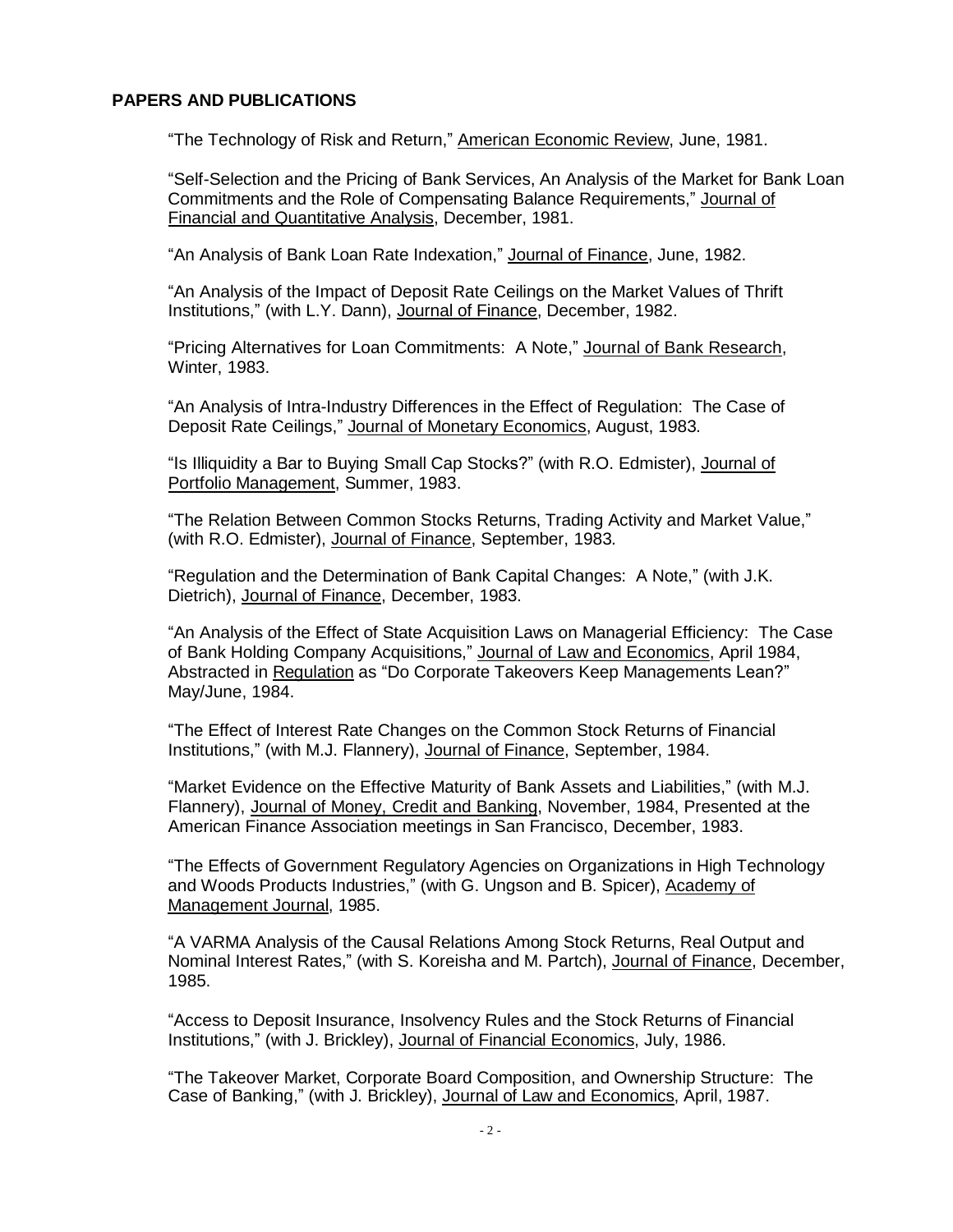"Returns to Acquirers and Competition in the Acquisition Market: The Case of Banking," (with P. Wier), Journal of Political Economy, April, 1987.

"An Analysis of FDIC Failed Bank Auctions," (with P. Wier), Journal of Monetary Economics, July, 1987.

"Some Evidence on the Uniqueness of Bank Loans," Journal of Financial Economics, December, 1987.

"The Use of Loan Sales and Standby Letters of Credits by Commercial Banks," Journal of Monetary Economics, November, 1988.

"Empirical Evidence on Implicit Guarantees of Bank Foreign Loan Exposure," Carnegie Rochester Conference Series on Public Policy, April, 1989.

"Heterogeneous Creditors and the Market Value of Bank LDC Loan Portfolios," Journal of Monetary Economics, December, 1990.

"Borrowing Relationships, Intermediation and the Cost of Issuing Public Securities," (with P. Wier), Journal of Financial Economics, November, 1990.

"The Losses Realized in Bank Failures," Journal of Finance, September, 1991.

"Relationship-Specific Assets and the Pricing of Underwriter Services," Journal of Finance, December, 1992.

"Management and Organizational Changes in Banking: A Comparison of Regulatory Intervention with Private Creditor Actions in Nonbank Firms," (with J. Houston), Carnegie Rochester Conference Series on Public Policy, 1993.

"The Information Content of Distressed Restructurings involving Public and Private Debt Claims," (with D. Brown and B. Mooradian), Journal of Financial Economics, February, 1993.

"Asset Sales by Financially Distress Firms," (with D. Brown and R.M. Mooradian), Journal of Corporate Finance, April, 1994.

"When Do Banks Take Equity in Debt Restructurings?" Review of Financial Studies, Winter, 1995.

"CEO Compensation and Bank Risk: Is Compensation Structured in Banking Structured to Promote Risk-Taking?", (with J. Houston), Journal of Monetary Economics, November,1995.

"Bank Debt Restructurings and the Composition of Exchange Offers in Financial Distress," Journal of Finance, June, 1996.

"Bank Information Monopolies and the Mix of Private and Public Debt Claims," (with J. Houston), Journal of Finance, December, 1996.

"Capital Market Frictions and the Role of Internal Capital Markets in Banking," (with J. Houston and D. Marcus), Journal of Financial Economics, November, 1997.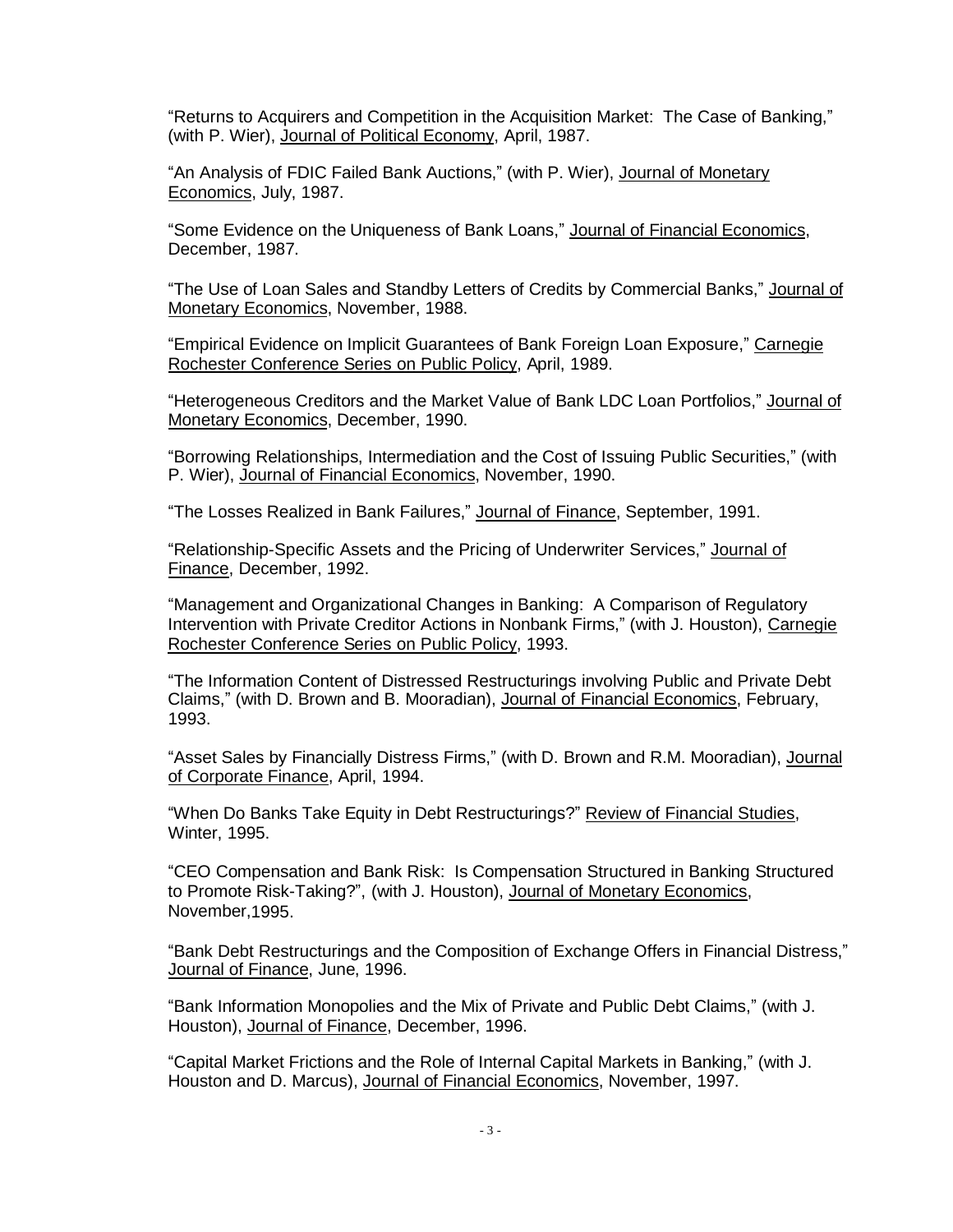"Do Bank Internal Capital Markets Promote Lending?" (with J. Houston), Journal of Banking and Finance, November, 1998.

"Where Do Merger Gains Come From? Bank Mergers from the Perspective of Insiders and Outsiders," (with J. Houston and M. Ryngaert)**,** Journal of Financial Economics, May, 2001.

"Do Relationships Have Limits? Banking Relationships, Financial Constraints and Investment," (with J. Houston), Journal of Business, July, 2001.

"Do Banks Provide Financial Slack?" (with C. Hadlock), Journal of Finance, June, 2002.

**"**What a Difference a Month Makes: Stock Analyst Valuations Following Initial Public Offerings," (with J. Karceski and J. Houston), Journal of Financial and Quantitative Analysis, March 2006, Presented at Hong Kong Corporate Finance Conference, December, 2003.

"The Strength of Analyst Coverage Following IPO's," (with J. Karceski), Journal of Financial Economics, October 2006, Presented at 2005 American Finance Association Meetings.

"Investor Monitoring and Differences in Mutual Fund Performance," (with J. Karceski), Journal of Banking and Finance, 2006, Presented at 2001 American Finance Association Meetings.

"Banks and Bubbles: How Good are Bankers at Spotting Winners?," (with L. Gonzalez), Journal of Financial Economics, October, 2007.

"The Role of Private Equity Group Reputation in LBO Financing," (with C. Demiroglu), Journal of Financial Economics, May, 2010.

"The Information Content of Bank Loan Covenants," (with C. Demiroglu), Review of Financial Studies, October 2010. Presented at American Finance Association Meetings, 2008.

"The Use of Bank Lines of Credit in Corporate Liquidity Management: A Review of the Empirical Evidence," (with C. Demiroglu), Journal of Banking and Finance, 2011.

"Bank Lending Standards and Access to Lines of Credit," (with C. Demiroglu and A. Kizilaslan), Journal of Money, Credit, and Banking, September, 2012.

"How Important Is Having Skin in the Game? Originator-Sponsor Affiliation and Losses on Mortgage-Backed Securities," (with C. Demiroglu), Review of Financial Studies, November 2012, presented at American Finance Association Meetings, 2012.

"State Foreclosure Laws and the Incidence of Mortgage Default," (with C. Demiroglu and E. Dudley), Journal of Law and Economics, February, 2014.

"Asset Specificity, Industry Driven Recovery Risk and Loan Pricing" (with A. Kizilaslan), Journal of Financial and Quantitative Analysis, October, 2014, presented at American Finance Association Meetings, 2012.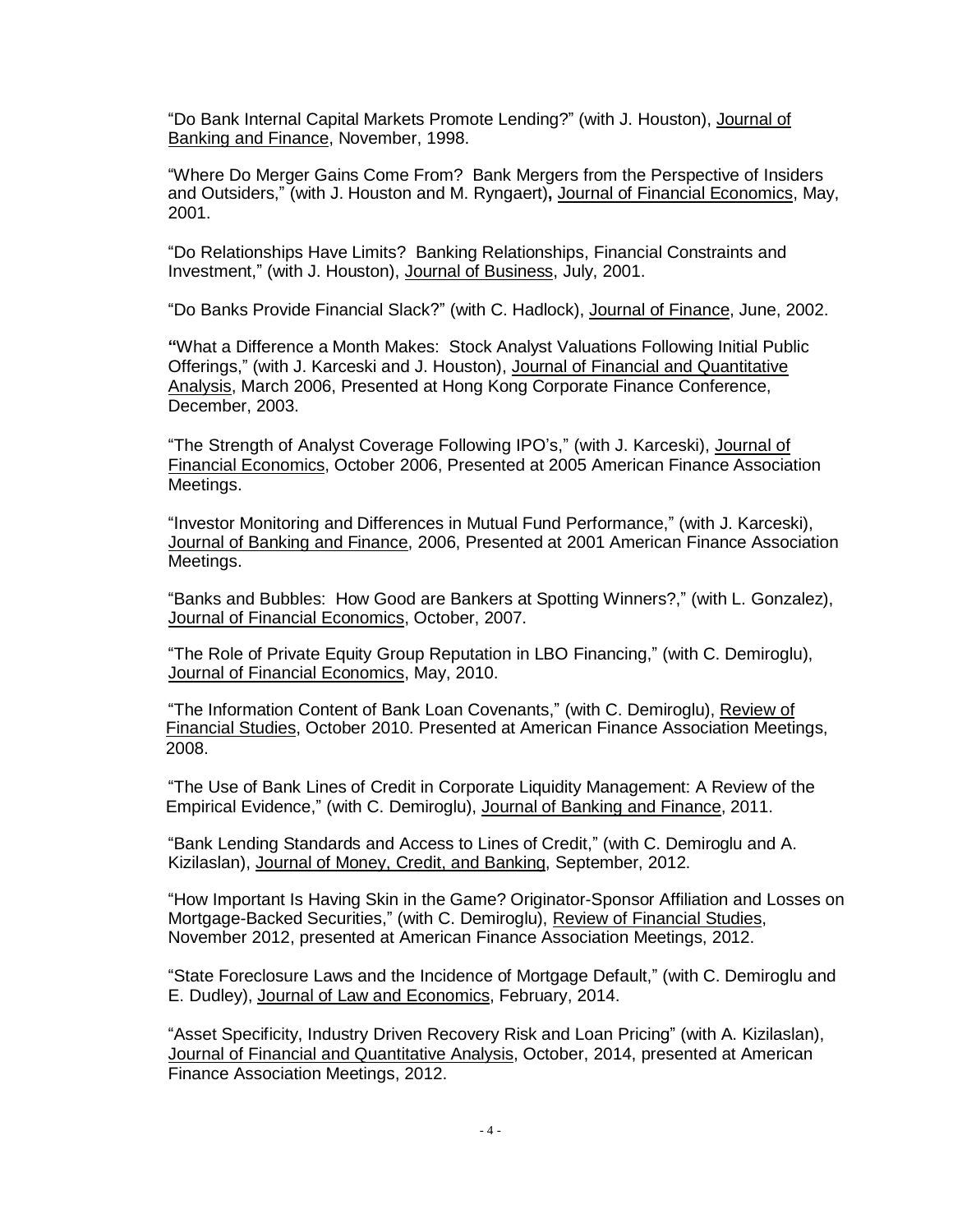"Bank Loans and Troubled Debt Restructurings," (with C. Demiroglu), Journal of Financial Economics, October, 2015.

"The Determinants of Long-Term Corporate Debt Issuances," (with D. C. Badoer), Journal of Finance, February, 2016.

"Indicators of Collateral Misreporting," (with C. Demiroglu), Management Science, December, 2016.

"Capital Structure Changes Around IPOs," (with E. Dudley), Critical Finance Review, March, 2018.

"Ratings Quality and Borrowing Choice," (with D. C. Badoer and C. Demiroglu), Journal of Finance, October 2019.

"Priority Spreading of Corporate Debt," (with D. C. Badoer and E. Dudley), Review of Financial Studies, January 2020.

"I Can See Clearly Now: The impact of Disclosure Requirements on 401(k) fees," (with D.C. Badoer and C. Costello), Journal of Financial Economics, May 2020. Presented at the American Finance Association Meetings, 2018.

"Time Is Money: Relationship Lending and the Role of Community Banks in Paycheck Protection Program," (with J. Lu and Y. Sun), Journal of Banking and Finance, December 2021.

"Why Are Commercial Loan Rates So Sticky?", (with C. Demiroglu and G. Velioglu), Journal of Financial Economics, February 2022. Presented at American Finance Association Meetings, 2019.

# **CURRENT RESEARCH**

"Bank Loan Funds: Discretionary Values as a Source of Stability" (with M. Emin). Under Review.

"Exogenously Unsecured Creditors and Pricing and Use of Secured Debt" (with D. [Badoer](https://papers.ssrn.com/sol3/cf_dev/AbsByAuth.cfm?per_id=3964851) and M. Emin). Under review.

"Reputation and Contracting Costs" (D. [Badoer](https://papers.ssrn.com/sol3/cf_dev/AbsByAuth.cfm?per_id=3964851) and M. Emin). Revise and Resubmit

"Crowded out from the Beginning: Impact of Government Debt on Corporate Financing" (with C. Akkoyun and N. Ersahin). Under review.

"The Sensitivity of Bank Performance to Local HousingPrices - Evidence from Diversified and Local Banks" (with N. Le, C Nguyen and T. Yamada), Under review.

"The Impact of Dodd-Frank on CEO Pay and Bank Risk" (with H. Da and D. Palia).

"Cash Flow Volatility and Capital Structure Choice," (with E. Dudley). Best Paper Award Midwest Finance Association Meeting 2015.

"The Effects of Leverage on Operating Performance: An Analysis of Firms' Responses to Poor Performance," (with M. Ryngaert and D. Brown).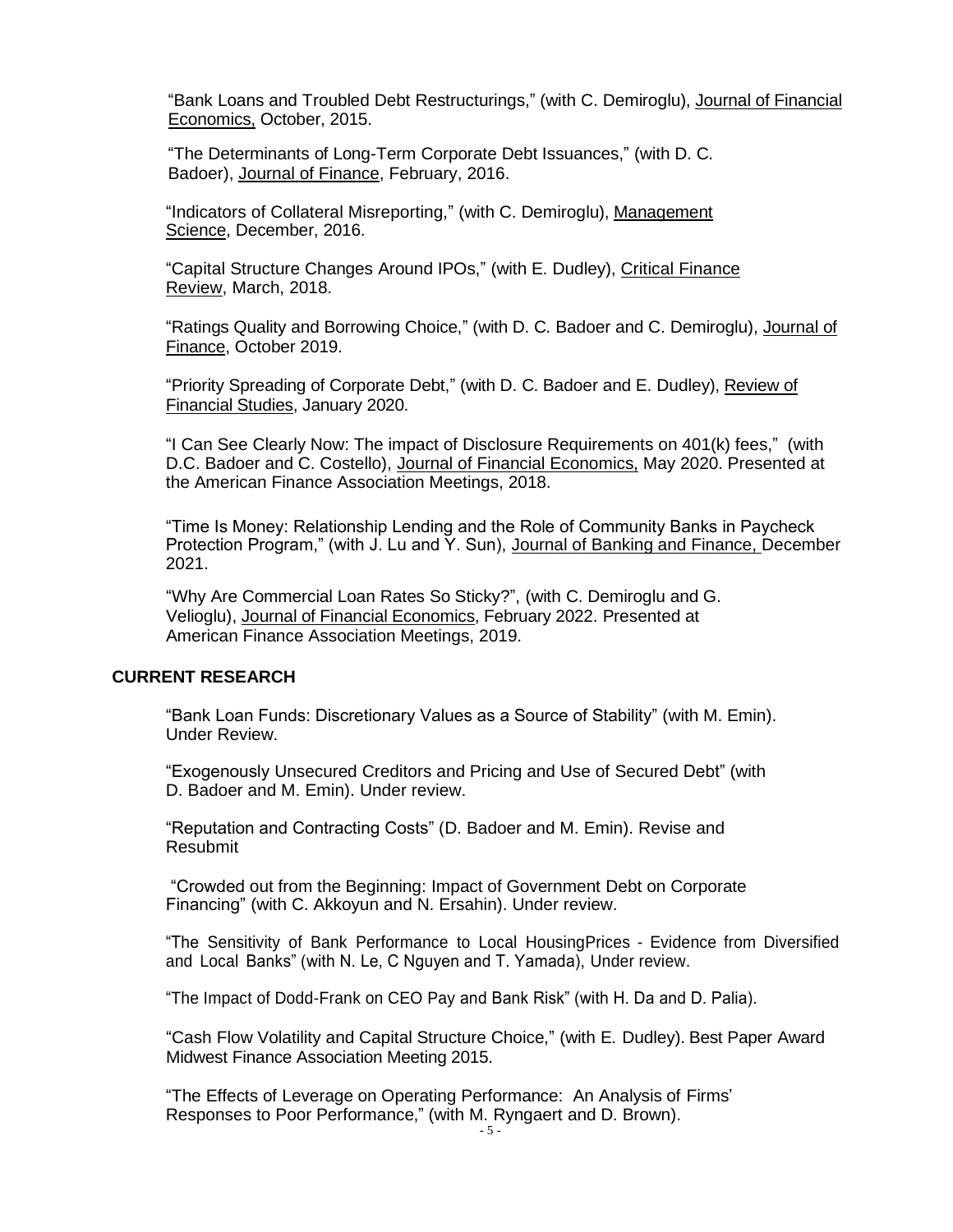## **OTHER PAPERS AND PUBLICATIONS**

"The Dodd-Frank Act and the Regulation of Risk Retention in Mortgage-Backed Securities," (with C. Demiroglu) in Dodd Frank and the Future of Finance edited by Paul Schultz,

MIT Press, 2014.

"How Important is Having Skin in the Game?," Economic Letter, Federal Reserve Bank of San Francisco, December, 2010.

**"**Credit Market Conditions and Use of Bank Lines of Credit," Economic Letter, Federal Reserve Bank of San Francisco, August, 2009.

"Are Banks Still Special? New Evidence in the Corporate Capital-Raising Process," (with D. Smith), Journal of Applied Corporate Finance, Spring, 2000.

"Why Are Value Enhancing Mergers In Banking So Hard to Find? A Discussion of 'Is the Bank Merger Wave of the 90's Efficient? Lessons from Nine Case Studies,'" Kaplan, Steven (ed.), Mergers and Productivity, University of Chicago Press, Chicago, IL, 1999.

"Comment on Esty, Narasimhan, and Tufano," Journal of Banking and Finance, 23, 1999, 286-290.

"Using Internal Capital Markets to Lower Capital Costs in Banking," (with J. Houston), Journal of Applied Corporate Finance, Summer, 1998.

Discussion of "Financial Institutions and Regulations: The Dilemma in a Deregulated World," Proceedings from Riksbank Conference: Forces for and Implications of Structural Changes in the Financial Sector, June, 1997.

"Evolution of Extinction: Where are Banks Headed," (with J. Houston), Journal of Applied Corporate Finance, Summer, 1996.

"RAROC at Bank of America: From Theory to Practice, Journal of Applied Corporate Finance, Summer, 1996.

"Bank Equity Positions in Distressed Firms," Saunders, Anthony and Ingo Walter (ed.), Universal Banking: Financial System Design Reconsidered, (Irwin), 1996.

"The Use of Index Amortizing Swaps by Banc One," (with C. Smith), Journal of Applied Corporate Finance, Fall, 1994.

"Private Versus Public Creditor Experience in Distressed Firm Debt Restructurings," (with D. Brown and M. Mooradian), Altman, Edward (ed.), **Bankruptcy and Distressed** Restructurings: Analytical Issues and Investment Opportunities, (Business One Irwin), 1994.

"Banc One's Index Amortizing Swap Strategy," (with C. Smith), Journal of Applied Corporate Finance, 1994.

"Studies in Financial Institution," (with C. Smith), Commercial Banks, 1994.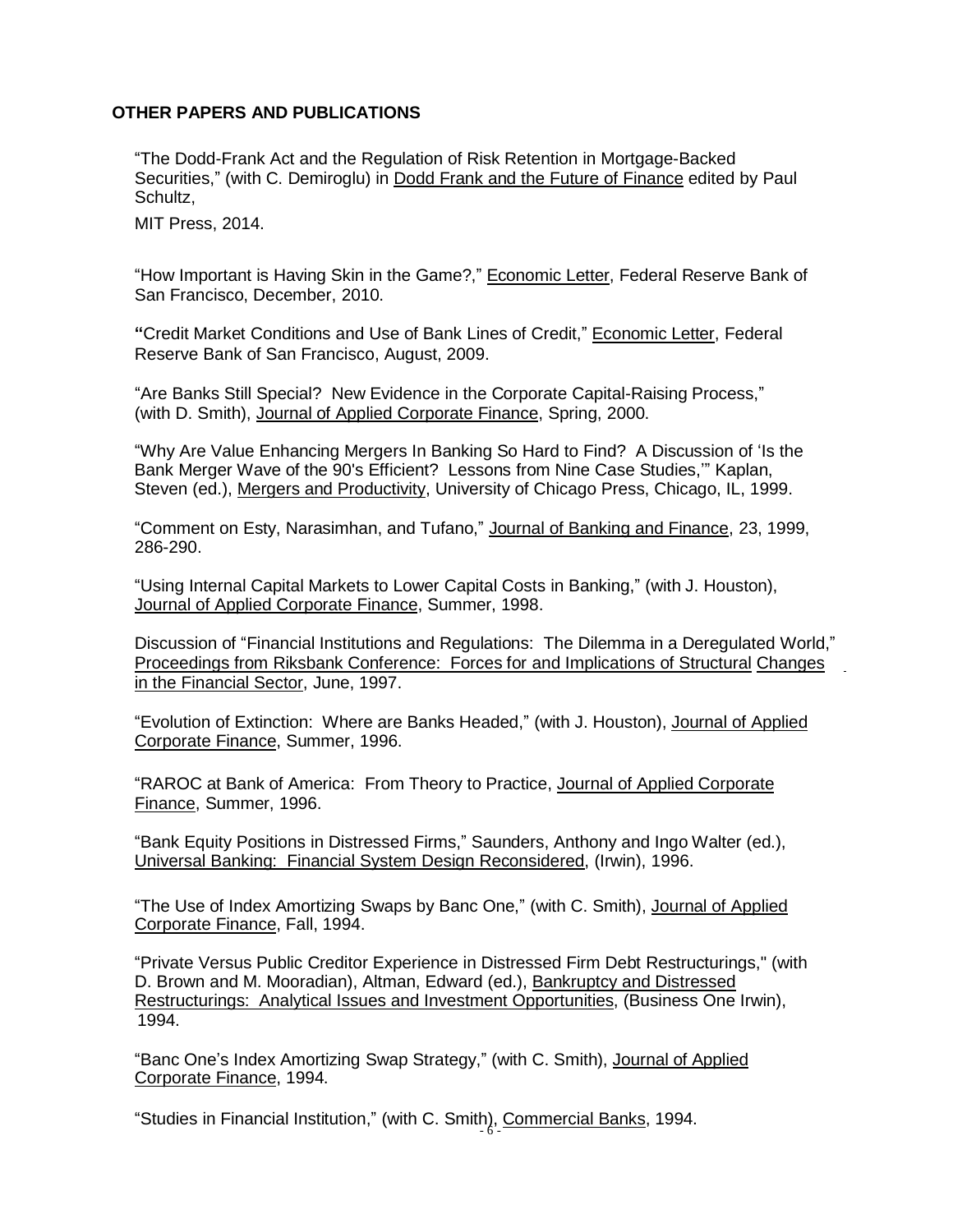Statement of Christopher James, Professor, College of Business, The University of Florida at Gainesville at Hearing before the Senate Committee on Banking, Housing and Urban Affairs – 102nd Congress, 4/26/91 (BIF Recapitalization).

"Off-Balance Sheet Activities and the Under Investment Problem in Banking," Journal of Accounting, Auditing, and Finance, Spring, 1989. "The Incidence of Mispriced Deposit Insurance," Presented at 1989 American Economic Association Meetings.

"Are Bank Loans Different? Some Evidence from the Stock Market," (with P. Wier), Journal of Applied Corporate Finance, Summer, 1988.

"Acquisitions in Banking," Weekly Letter, Federal Reserve Bank of San Francisco.

"Off-Balance Sheet Banking," Weekly Letter, Federal Reserve Bank of San Francisco.

"Are Bank Loans Special?" Weekly Letter, Federal Reserve Bank of San Francisco.

"Off-Balance Sheet Banking," Economic Review, Federal Reserve Bank of San Francisco, Fall, 1987.

Discussion of "The Search for Financial Stability: The Past Fifty Years," Proceedings from the Federal Reserve Bank of San Francisco Conference on the Search for Financial Stability, June, 1985.

"An Analysis of FDIC Failed Bank Auction Procedures," (with P. Wier), Proceedings of a Conference on Bank Structure and Competition, May, 1985.

"Bank Holding Company Acquisitions and Managerial Efficiency," Proceedings of a Conference on Bank Structure and Competition, May, 1984.

"Market Based Measures of Risk for Banks and Savings and Loan Associations," Report prepared for the Federal Home Loan Bank Board, May, 1987.

"An Economic Analysis of Inter-industry Acquisitions of Thrift Institutions," Report prepared for the Office of the Comptroller of the Currency, February, 1982.

"Loan Rate Indexation and the Allocation of Bank Credit," Proceedings of a Conference on Bank Structure and Competition, May, 1980.

# **SERVICE ACTIVITIES**

Advisory Editor: Journal of Banking and Finance, 2007-present.

Advisory Editor: Journal of Financial Markets, 2010-present.

Associate Editor: Journal of Financial Services Research, 1989-present.

Associate Editor: Journal of Managerial and Decision Economics, 1988-present.

Founding Co-Editor: Journal of Financial Intermediation, 1988-1999.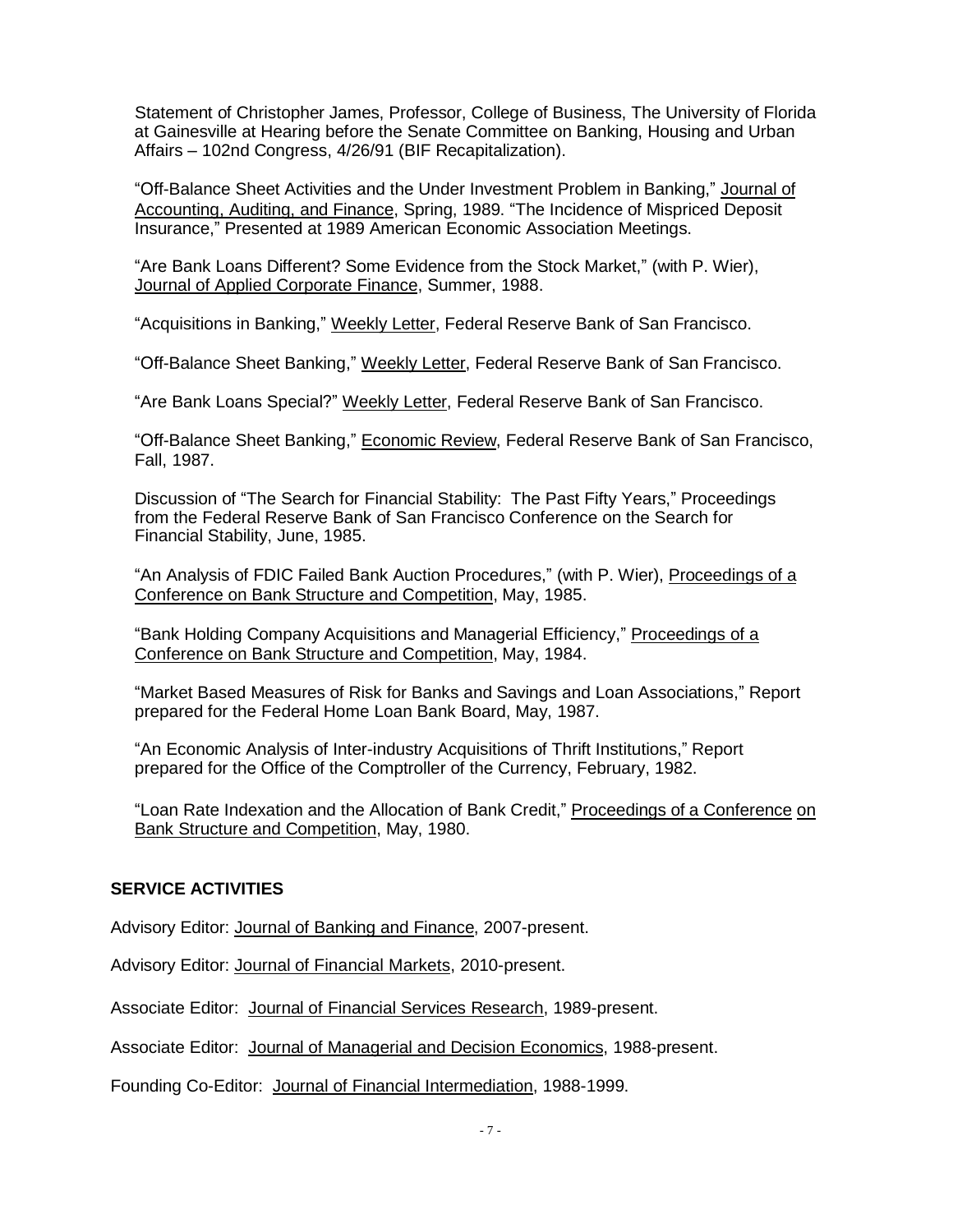Associate Editor: Journal of Financial Economics, 1993-

2016. Associate Editor: Journal of Finance, 1988-

2000.Associate Editor: Journal of Financial and Quantitative

Analysis, 1982-1984.

Editorial Board: Federal Reserve Bank of New York: Economic Review, 1997-2007.

Academic Board: Turnaround Management Association, 1990-2002.

Associate Editor: Journal of Banking and Finance, 1999-2001.

Reviewer: Journal of Finance; Journal of Money, Credit and Banking; Journal of Financial Economics; Journal of Financial Management; Journal of Banking and Finance; Journal of Business and Economics; Journal of Monetary Economics; American Economic Review; Journal of Political Economy; Review of Financial Studies; Journal of Corporate Finance; Journal of Law and Economics; Journal of Accounting and Economics.

Program Committee: Financial Management Association, Western Finance Association, American Finance Association, European Finance Association

## **CONSULTING/EXECUTIVE EDUCATION ACTIVITIES**

Board of Directors  $ID^2$ , Inc.

Senior Advisor, Cornerstone Research.

Independent Distribution Consultant, Janus Funds, 2004-2010.

Advisory Board Big Brothers Big Sisters of North Central Florida 2000-2016.

Advisory Board and Board of Directors, SunTrust Bank of Florida 1989-2006.

Consultant, Federal Reserve Bank of New York, 1997, 2004.

Consultant, Federal Reserve Board of Governors, 1995, 1998.

Research Director, Garn Institute of Finance, Salt Lake City, Utah, 1987-1989.

Instructor, Pacific Coast Banking School: Commercial Lending, Financial Markets, Workout Lending.

Instructor, Bank Board of Directors School: Workout Lending.

Instructor, Swiss National Bank, Gerzensee, Switzerland, Bank Safety and Soundness Regulation.